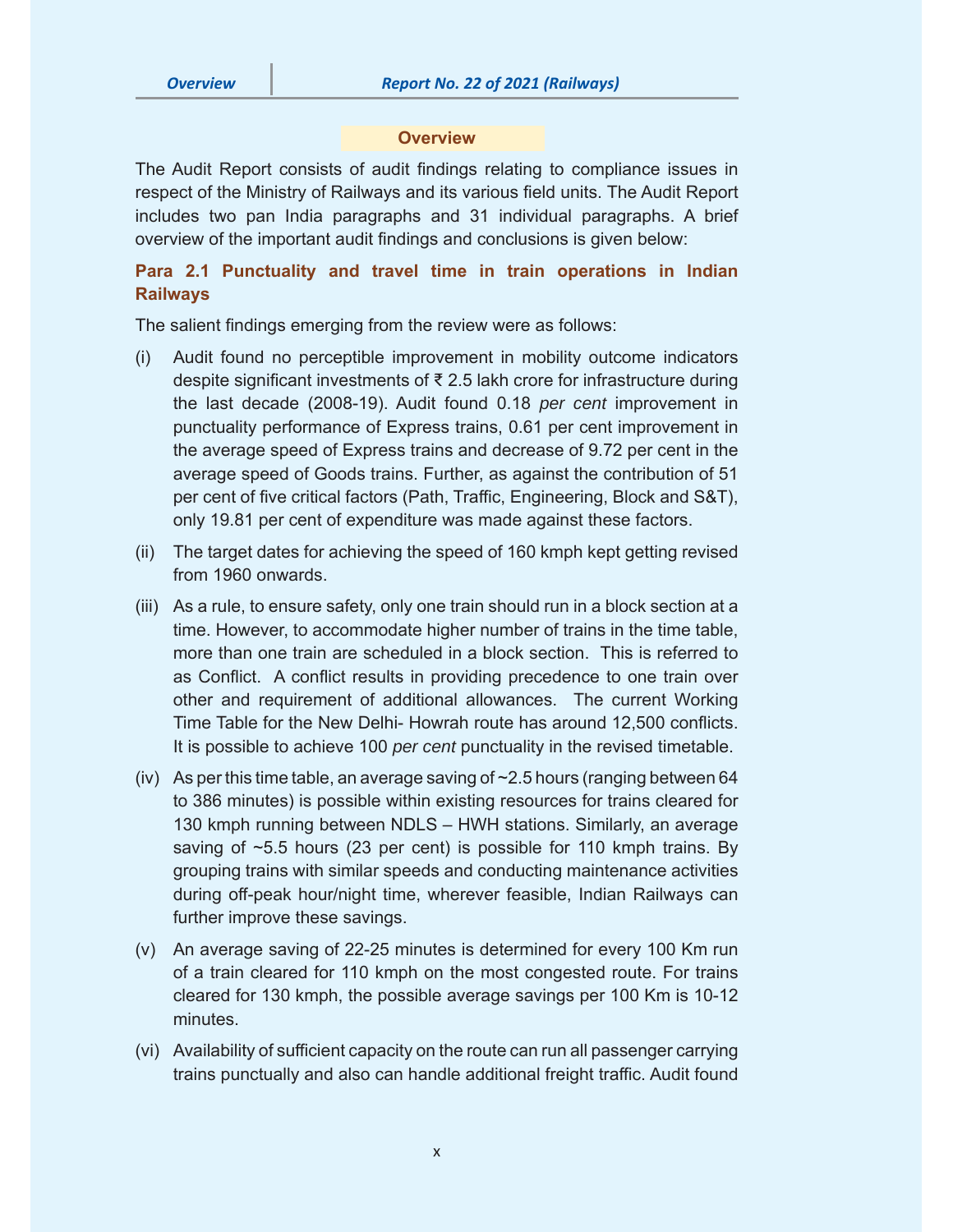significant differences between figures claimed and simulated, indicating over pitching of line capacity utilization.

#### **Recommendations**

*Ministry of Railways may consider;* 

- *to fix a target date by which IR will achieve the desired increase in the average and maximum speed of Passenger and Freight trains in their network and strive to achieve it.*
- $\triangleright$  to prioritise the usage of integrated corridor blocks so that effective *maintenance of assets of all the departments are carried out with minimal disruption to operations.*
- *to address critical factors of detention with commensurate expenditure on track alignment, track renewal, signaling, doubling work etc.*
- *to prescribe the norms for traffic recovery time for reducing the higher allocation of traffic allowance and sub-optimal utilization of infrastructure and resources.*
- *to work out an implementation strategy for a freight service time-table to ensure guaranteed delivery time of consignments to customers.*
- *to prepare the Time Table on scientific basis which would lead to generation of additional paths for passenger/freight trains. This would also lead to correct assessment of line capacity utilization.*

# **Para 2.2 Loss on account of non-realization of Service Tax from licensees: West Central Railway and Southern Railway**

Ministry of Railways issued detailed instructions (September/October 2012) regarding levy of Service Tax from the licensees on Goods, Passenger, Parcel and other Auxiliary Services. West Central Railway Administration, however, failed to levy Service Tax from the licensees during the period April 2011 to June 2017. As a result, Indian Railways suffered a loss of ₹5.41 crore as Railway Administration made payment of Service Tax demand from its own earnings. Similarly, Southern Railway Administration made service tax payment of ₹ 22.02 crore from its own earnings.

## **Para 2.4 Non-levy/ non-collection of shunting charges from the siding owner: East Central Railway**

ECR did not follow Railway Board's instructions regarding levy of shunting charges. Consequently, Railway suffered a loss of ₹ 18.37 crore.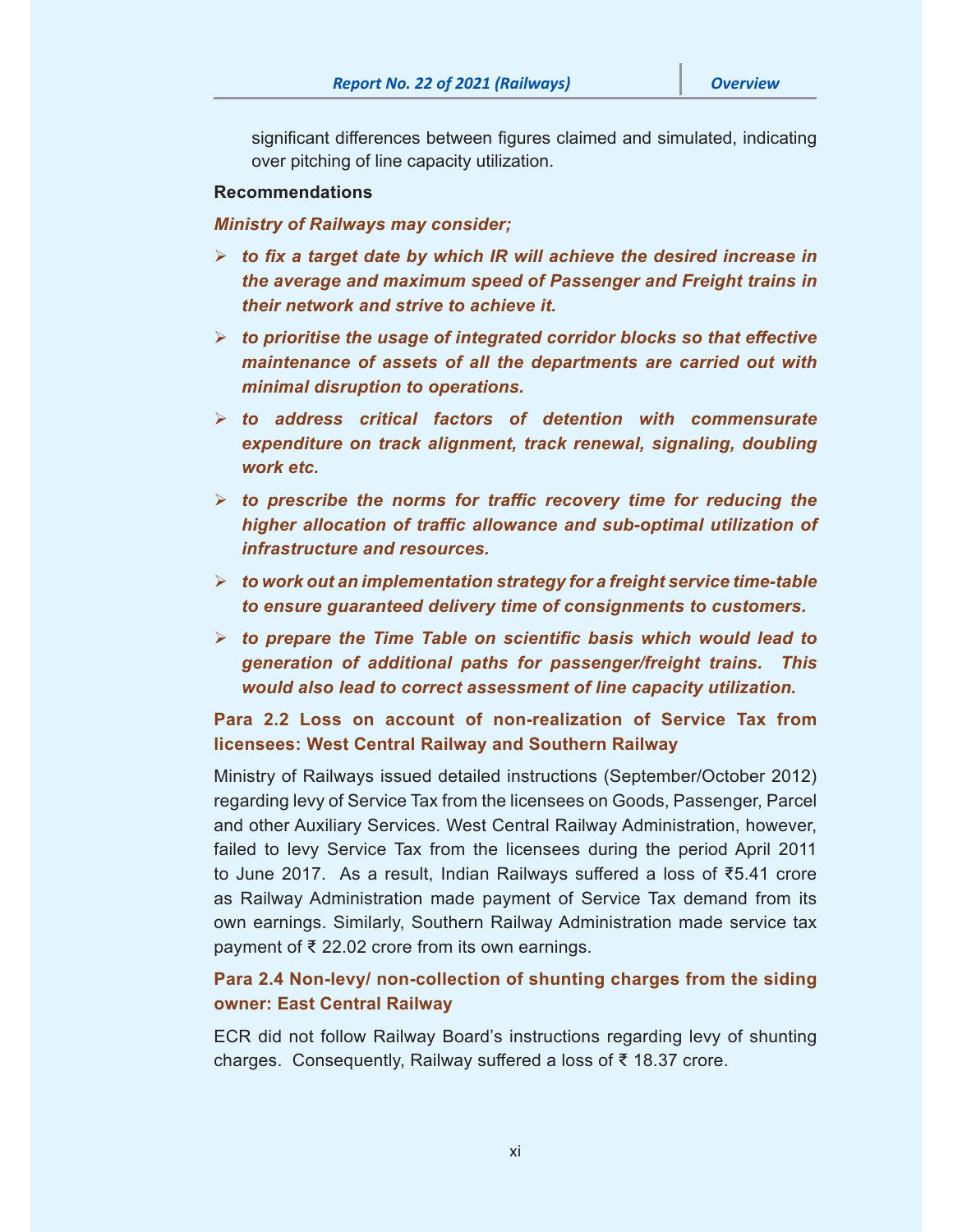## **Para 2.6 Loss due to allowing excess free time for loading operations in open wagon rakes in a fertilizer siding: West Central Railway**

West Central Railway Administration did not implement the instructions of Ministry of Railways (MoR) for allowing restrictive free time in case of combination of manual and mechanized loading. Against allowable five hours free time for loading, free time of nine hours were allowed in a fertilizer siding. Allowing excess free time for loading operations resulted into short realization of demurrage charges of  $\bar{\tau}$  2.32 crore during September 2013 to February 2020.

## **Para 3.1 Implementation of Dedicated Freight Corridor Project in Indian Railways**

Audit test checked issues related to execution of four stretches (1486 Km). Major audit findings were as follows:

- (i) Dedicated Freight Corridor Corporation of India Limited (DFCCIL) could not fully utilize the World Bank fund resulting in payment of avoidable commitment charges to the tune of ₹16 crore.
- (ii) The only source of revenue for the DFCCIL is the user charge or 'Track Access Charge' (TAC). As per TAC approved by MoR in December 2018, "Return on Equity" would not be payable by MoR to DFCCIL as long as the Indian Railways is the sole user. DFCCIL had to repay the debt of ₹ 589.85 crore till March 2021 out of the equity funded by MoR, as no TAC was accrued to DFCCIL.
- (iii) Deficiencies in planning for maintenance of rolling stock for DFC, delay in up-gradation of feeder routes and adoption of different moving dimensions in Eastern and Western DFCs.
	- Despite expressed constraints for maintenance with the existing infrastructure of Indian Railways, no maintenance facility was created by the DFCCIL.
	- Out of total 4844 Route Km, 2346 Route Km (48 *per cent*) of feeder routes were upgraded till November 2020.
	- Adoption of different moving dimensions (double stack container movement in WDFC and single stack in EDFC) restricted the interportability of traffic between EDFC and WDFC, due to difference in height of overhead traction equipment and loading standard.
- (iv) DFCCIL incurred avoidable expenditure to the tune of ₹ 285.21 crore due to incorrect assessment of land and delay in payment of compensation/ award to project affected persons.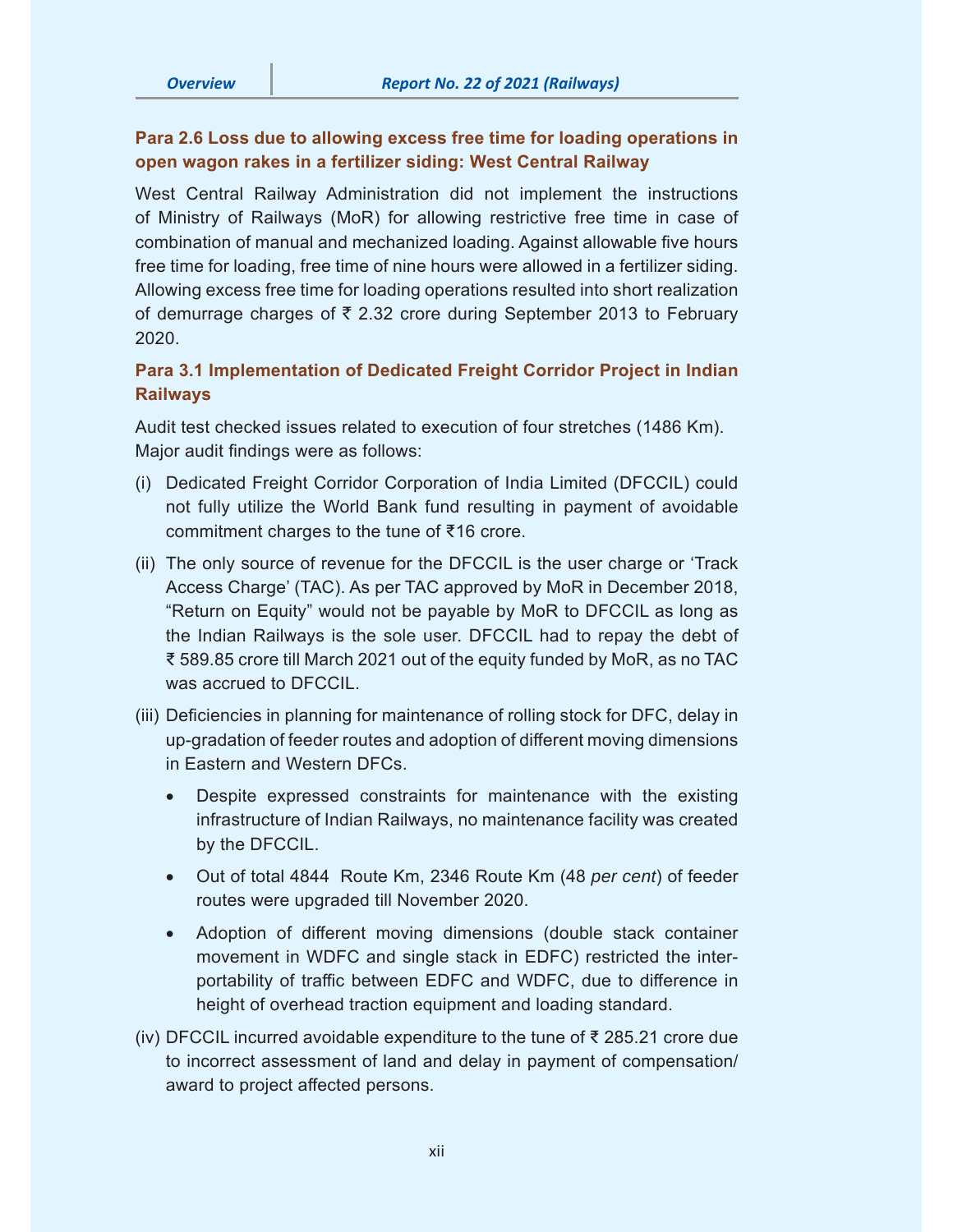- (v) The progress of the project got adversely affected due to delay in awarding of contracts and delay in appointment of consultants.
	- In WDFC, there was delay of more than 21 months in awarding of contract. The delays in EDFC ranged between 13 and 25 months.
	- Abnormal delay upto 32 months was noticed in appointment of consultants for processing and finalization of tender and supporting DFCCIL in overseeing execution of the project.
	- DFCCIL incurred extra expenditure of ₹98.27 crore due to extension of currency of consultancy contracts as a result of delay in awarding of contracts and slow progress of works.
- (vi) Several extensions of currency of contract were granted due to delay in handing over of land to the contractors, finalization of design and shifting of utilities. DFCCIL incurred avoidable extra expenditure of ₹ 2233.81 crore till March 2021 towards price escalation due to delay in completion of project.
- (vii) There was a delay in recovery of mobilisation advance from the contractors concerned due to slow progress of works, resulting in avoidable loss of interest to the tune of ₹ 82.17 crore.

#### *Recommendations*

#### *Ministry of Railways may consider -*

- *Fixation of track access charges with provisions for return on equity in accordance with the terms and conditions of Concession Agreement with DFCCIL.*
- *Expeditious upgradation of feeder routes and finalize strategy for maintenance of rolling stock of DFC.*
- *Necessary action plan to ensure adherence to the target for progress of works and optimal utilization of borrowed fund to avoid payment of commitment charges.*
- *Initiating necessary action to monitor actively the progress of DFC works to avoid further slippage of targets and cost.*

### **Para 3.3 Unfruitful expenditure in construction of Grade Separator due to non-compliance of Railway Board's directives: Northern Railway**

Ministry of Railways had issued instructions for ensuring clear sites of work before awarding the contracts. Northern Railway Construction Organization awarded the contracts for work of construction of Grade Separator without ensuring clear sites of work. There were encroachments in both the entry sides. Due to encroachments, the work could not be completed even after 10 years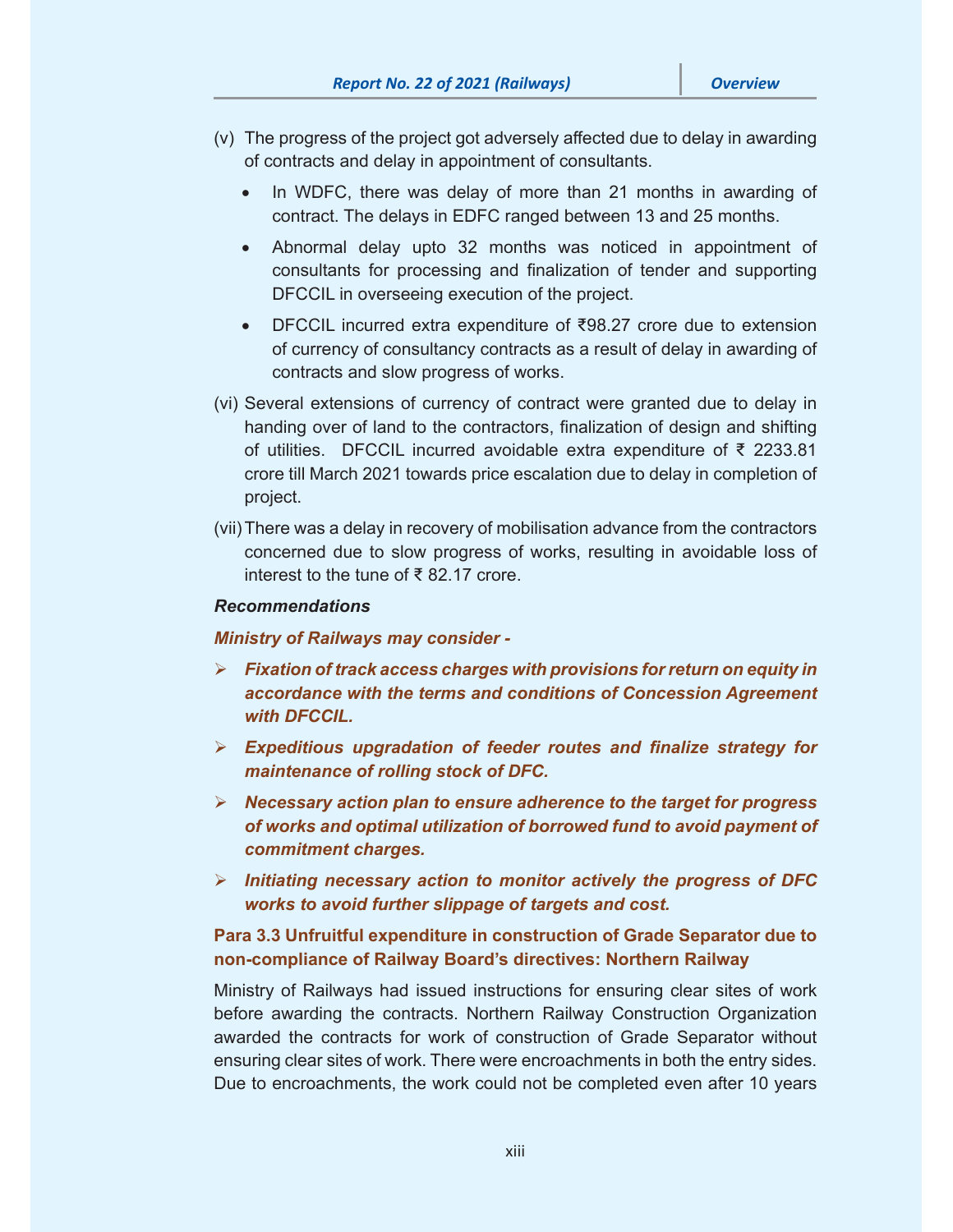from its sanctioning. Capital expenditure of  $\bar{\tau}$  71.50 crore incurred on the work till 31 March 2021 remained unfruitful.

### **Para 3.5 Non-recovery of cost of Commercial staff posted in the siding: Central Railway**

Central Railway Administration, due to weak internal control, failed to recover the cost of commercial railway staff posted in private sidings from 35 siding owners (including 13 private parties). The outstanding recovery of₹ 23.92 crore pertained to intermittent periods during August 2008 to March 2020.

## **Para 3.8 Non-recovery of Repair and Maintenance Charges from Private Sidings: South Western Railway**

South Western Railway Administration failed to comply with the codal provisions and specific clauses of Private Siding Agreement issued by Ministry of Railways in July 2005. This resulted in non-recovery of ₹ 8.84 crore towards Repair and Maintenance charges from 11 Private Sidings of Bangalore Division.

# **Para 3.9 Improper planning for setting up of Mid-Life Rehabilitation Workshop of coaches at Anara led to unproductive expenditure: South Eastern Railway**

Ministry of Railways approved (February 2010) setting up a Mid-Life Rehabilitation workshop at Anara in South Eastern Railway. The project was however dropped (September 2017) by MoR due to absence of committed funds. As a result, preliminary expenditure of  $\bar{\tau}$  8.42 crore incurred on the project was rendered unproductive.

# **Para 3.11 Failure to implement Ministry of Railway's orders resulted in damage to railway cables: South Eastern Railway and West Central Railway**

South Eastern Railway and West Central Railway Administrations failed to ensure the conditions stipulated in Joint Procedure Order related to digging work in vicinity of Signalling Electrical & Telecommunication Cable. As a result, the Zonal Administrations could not impose penalty amounting to ₹7.11 crore on contractors in 537 cases of cable cut.

### **Para 3.13 Infructuous expenditure on capital infrastructure: South Western Railway**

South Western Railway Administration without ensuring availability of land for the approach roads from the State Government entered into a contractual obligation for construction of a four lane Road Over Bridge (ROB). This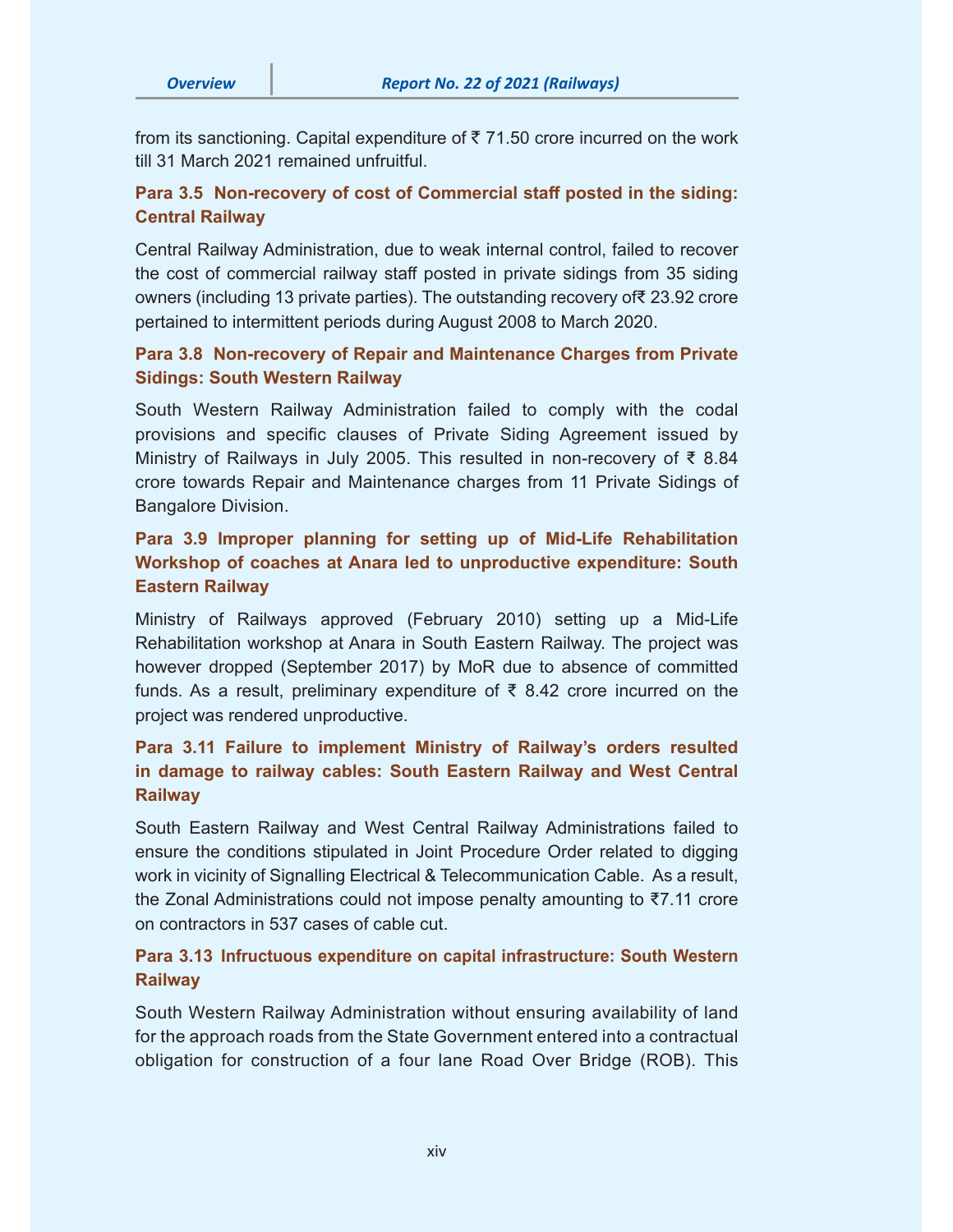resulted in infructuous expenditure amounting to ₹ 16.84 crore (Railway share ₹ 7.06 crore) on creation of ROB without availability of land for approach roads.

## **Para 3.18 Imprudent decision of opting for Freight Advance Scheme resulted into loss of interest: Container Corporation of India Limited (CONCOR)**

CONCOR India Limited opted for Freight Advance Scheme of MoR and paid an advance of ₹ 3,000 crore to the Railways without properly evaluating benefits accruing to the Company. For payment of the advance, the Company encashed Fixed Deposits of ₹ 2,300 crore and took a working capital loan of ₹ 700 crore at the interest rate of 8.45 *per cent* per annum. Subsequently, the Company opted out of the Scheme. This resulted in loss of interest amounting to ₹ 85.69 crore to the Company.

#### **Para 3.21 Infructuous payment of spectrum charges: RailTel**

RailTel made a payment of ₹ 13.82 crore to Ministry of Communications during the period October 2006 to September 2018 towards royalty charges for the spectrum allocated. However, RailTel did not utilise the Spectrum allotted as no rollout plan existed for the utilization of the spectrum. As the spectrum allocated had been surrendered without its utilisation, the amount of royalty paid amounting to ₹ 13.82 crore had become infructuous.

# **Para 4.1 Avoidable expenditure towards procurement of power from Bhartiya Rail Bijlee Company Limited: Central Railway and Railway Board**

Indian Railways had incurred avoidable expenditure of ₹ 968.73 crore towards procurement of power from Bhartiya Rail Bijlee Company Limited (BRBCL). This avoidable expenditure includes  $\bar{\xi}$  463.30 crore towards fixed capacity charges and ₹ 505.43 crore due to injudicious decision to discontinue power purchase agreement with TATA Power- Distribution and procurement of power from BRBCL at higher tariff.

## **Para 4.2 Avoidable expenditure due to payment of penalty for excess load: North Eastern Railway and Northern Railway**

Despite clear directives of Ministry of Railways for review of Contract Demand and its timely revision, North Eastern and Northern Railway Administrations failed to assess the Contract Demand realistically and take timely action for its revision. Failure in assessment and timely revision of Contract Demand resulted in avoidable payment of penalty of ₹ 16.87 crore by North Eastern Railway and ₹ 15.16 crore by Northern Railway.